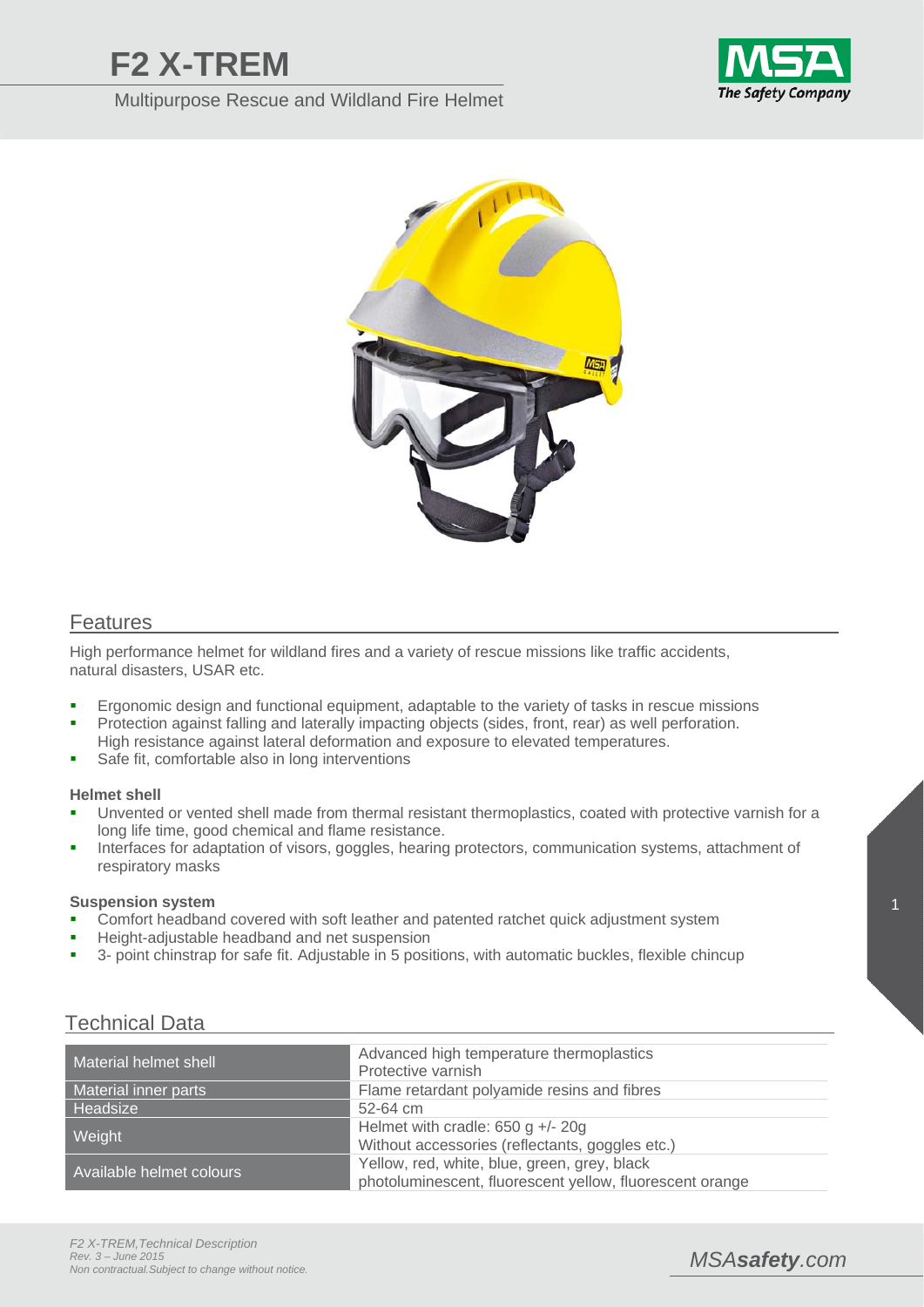Multipurpose Rescue and Wildland Fire Helmet



## Approvals

| <b>CE Marking</b>              | Application specific CE approvals as described below according<br>to EC Directive 89/686/EWG, based on the following reference<br>standards and requirements <sup>1</sup> :                                                                                                                                                                                                                 |
|--------------------------------|---------------------------------------------------------------------------------------------------------------------------------------------------------------------------------------------------------------------------------------------------------------------------------------------------------------------------------------------------------------------------------------------|
| Mechanical requirements        | EN 12492:2003, specifically includes at $+35^{\circ}$ C /-20 $^{\circ}$ C<br>-top, frontal, rear and lateral shocks<br>-perforation<br>-Effective retention system (chinstrap)<br>Excludes ventilation requirement on non vented shells.<br>EN 397:2012, specifically includes at $+50^{\circ}$ C/-30 $^{\circ}$ C (optional)<br>-shocks<br>-penetration<br>-lateral deformation (optional) |
| <b>Electrical requirements</b> | Non vented shells only:<br>EN397:2012, §6.10 for<br>-optional electrical requirements, 440V AC                                                                                                                                                                                                                                                                                              |
| Flame resistance               | EN443:1997, §5.6.<br>Additional flame resistance, 15 sec. single burner                                                                                                                                                                                                                                                                                                                     |
|                                | <sup>1</sup> Product is in process of certification to new standards<br>EN 16471 (Wildland Fires) and EN 16473 (Technical Rescue)<br>Please consult us for more information.                                                                                                                                                                                                                |

|             | <b>Application</b>                              | <b>Standard configuration</b>                                                                                         | <b>CE Approvals</b>                                                                                                                                                                                                                         |  |  |  |  |
|-------------|-------------------------------------------------|-----------------------------------------------------------------------------------------------------------------------|---------------------------------------------------------------------------------------------------------------------------------------------------------------------------------------------------------------------------------------------|--|--|--|--|
|             | <b>Forest</b><br><b>Fire Fighting</b>           | Vented shell<br>٠<br>3-point chinstrap<br>Safety goggles (EN166)<br>п<br>Reflective stripes<br>п<br>Approx. 920g<br>п | Specific CE Marking, based on<br>EN 12492<br>EN443:1997 flame resistance<br>[15 sec. single flame exposure]                                                                                                                                 |  |  |  |  |
| <b>THUT</b> | <b>Wildland and High</b><br><b>Angle Rescue</b> | Vented shell<br>٠<br>3-point chinstrap<br>п<br>Approx. 725g<br>п                                                      | <b>CE Marking</b><br>EN 12492                                                                                                                                                                                                               |  |  |  |  |
|             | <b>Traffic Rescue</b>                           | Unvented shell<br>3-point chinstrap<br>Approx. 750g                                                                   | Specific CE Marking, based on<br>EN 12492 (except ventilation)<br>Additional electrical insulation<br>440VAC                                                                                                                                |  |  |  |  |
|             | <b>Industrial</b><br>environments               | Unvented shell<br>٠<br>No chinstrap<br>Optional 2-point<br>chinstrap<br>Approx. 670g                                  | CE marking<br>EN397 incl. optional requirements<br>$-30^{\circ}$ C<br>Lateral deformation<br>п<br>Electrical insulation 440V AC<br>ш<br>Specific CE marking: Takes into consideration specific risks of applications that have no dedicated |  |  |  |  |
|             |                                                 | $\mathbf{r}$ , $\mathbf{r}$ , $\mathbf{r}$ , $\mathbf{r}$ , $\mathbf{r}$ , $\mathbf{r}$ , $\mathbf{r}$ , $\mathbf{r}$ |                                                                                                                                                                                                                                             |  |  |  |  |

European standards (i.e. technical rescue and forest fire fighting), using applicable norms and test methods.

 A 3-point chinstrap (EN12492) ensures a safe fit of the helmet in all wearing positions. Available on all versions, except EN397.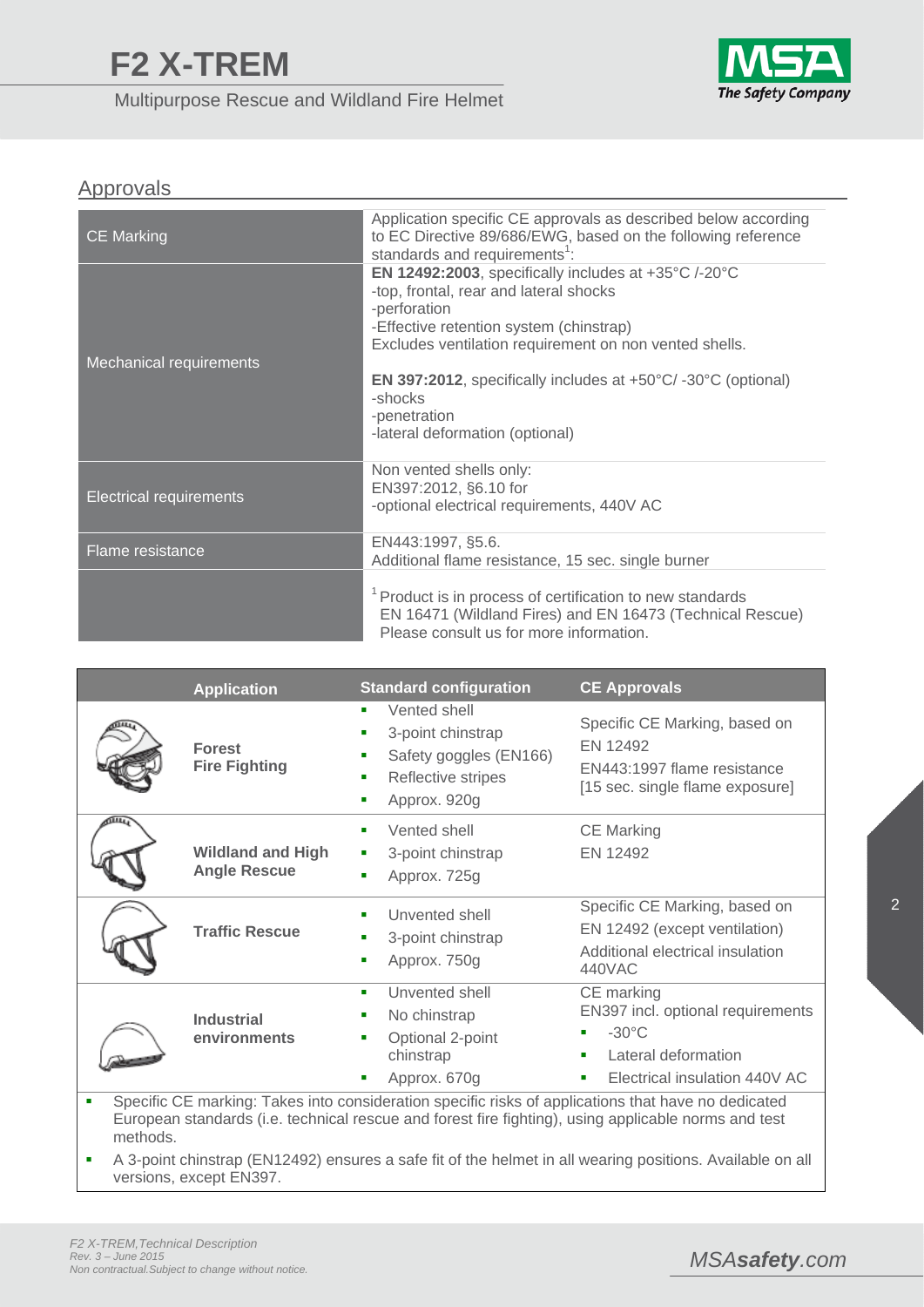# **F2 X-TREM**

Multipurpose Rescue and Wildland Fire Helmet



## **Dimensions**



## Selected accessories



## Responder Goggle

Designed for rescue teams and forest firefighters, this high performance goggle provides advanced eye protection against a multitude of hazards, like impacts, liquid splash, smoke, heat, hot solids, dust, wind and ultraviolet radiation.

Furthermore, the optimized combination with the F2X-TREM helmet is the optimal solution for long-term interventions in all kind of rescue and forest fire fighting applications.

#### EN 166-3459-BT KN

| GA3027B | Responder goggle, OptiRock Premium anti-fog and anti-<br>scratch coating |
|---------|--------------------------------------------------------------------------|
| GA3027C | Spare headband (10 pcs)                                                  |





#### Lamp XPS

The Lamp XPS is compact, leightweight and economical. Its high power LED is powered by 3 AA batteries to provide a highly penetrating light beam featuring over 50 lumens during 8 hours.

#### ATEX Zone 0, T4

GA1488 Lamp XPS (with batteries, without support)

#### Lamp XS

The Lamp XS is a short range 0.18 W LED lamp. With its white light and 8.9 lumens it is ideal to read maps or to illuminate a working area. The Lamp XS has an extended burning time (up to 130 hours) and limited weight. It comes with adapter and lanyard.

#### ATEX Zone 0, T6

GA1466 Lamp XS (with batteries and support)





## *MSAsafety.com*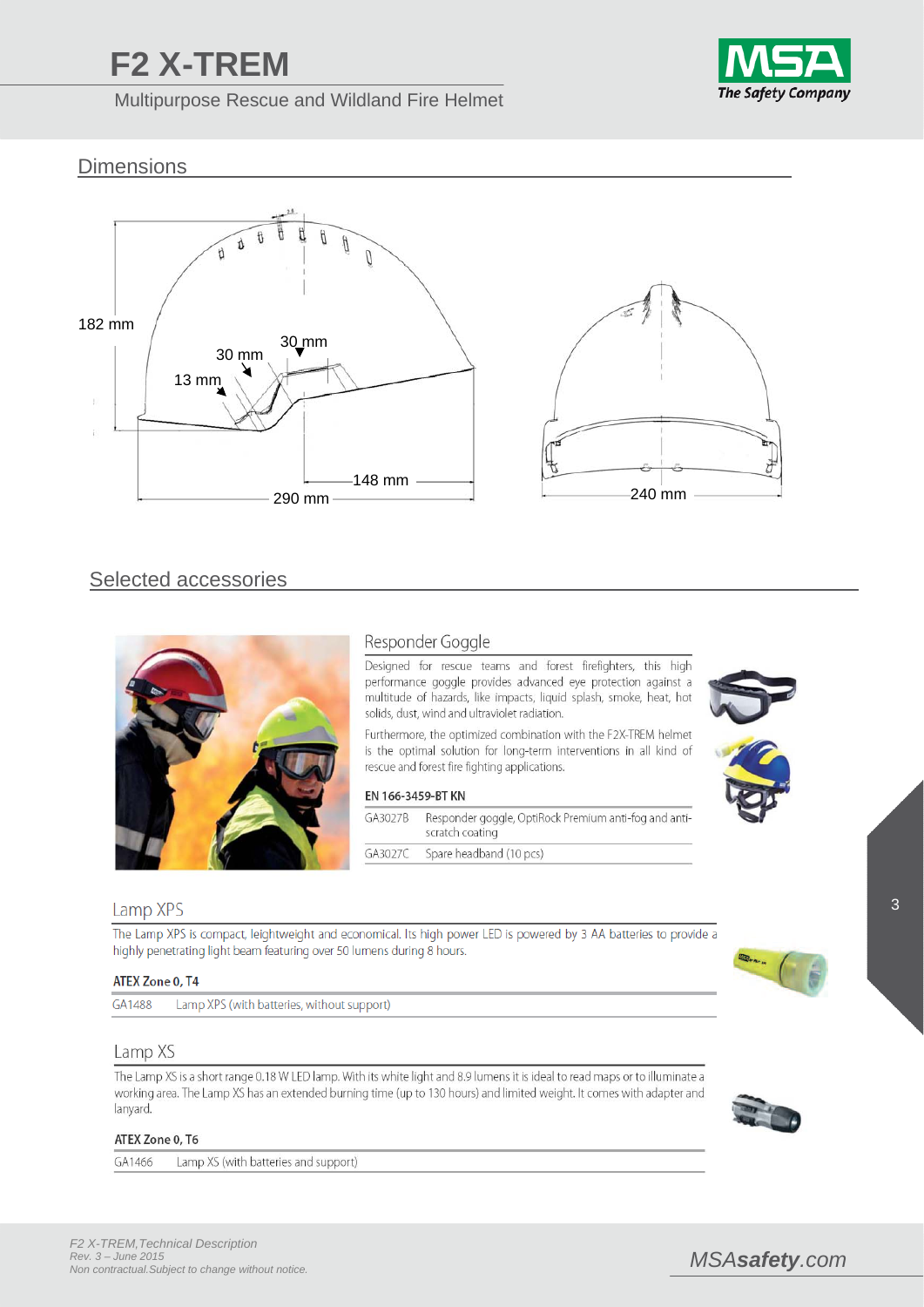# **F2 X-TREM**

## Multipurpose Rescue and Wildland Fire Helmet





### Visors for F2 X-TREM

For the combination with F2X-TREM helmets, two carriers and various optical class 1 visors are available. The visors are compatible with X-TREM hearing protectors.

#### EN 166, EN 1731 (carton of 20 pcs)

| <b><i>Call LOLL OF ZO DC31</i></b> |                                                                 |
|------------------------------------|-----------------------------------------------------------------|
|                                    | SOR60020 Visor carrier to mount on F2 X-TREM with ear muffs     |
|                                    | SOR60022 Visor carrier to mount on F2X-TREM without ear muffs   |
|                                    | SOR60040 Clear PC visor, 20 cm (1, F, 3, 9)                     |
|                                    | SOR60043 Clear PC visor, 20 cm, for electric arcs (B, 3, 8, 9)  |
|                                    | SOR60044 Clear PC visor, 23 cm, (B, 3, 9)                       |
|                                    | SOR60045 Clear PC visor, 20 cm, anti-fog/anti-scratch (F, 3, 9) |
|                                    | SOR60060 Metal mesh visor (S)                                   |
|                                    | SOR60065 Nylon mesh visor (S)                                   |
|                                    |                                                                 |

**Protection against:**  $3 =$  liquid splash  $8 =$ short circuit electric arc

 $9$  = molten metals and hot solids



DC Visor







 $PC = Polycarbonate$  $1 =$  Optical class 1 Mechanical strength:<br> $B = 120 \text{ m/sec}$ 

 $S = 12 \text{ m/sec}$ 

 $F = 45$  m/sec



## Other Options and Accessories

| Customization | ngsdlenst<br><b>MSA</b> | <b>RESCUE</b><br><b>RESCUE</b> |                           |
|---------------|-------------------------|--------------------------------|---------------------------|
| Communication | Osteo headset           | Micro headset                  | <b>Hearing protectors</b> |
| systems       | bone conductive         | with boom mic                  |                           |



4